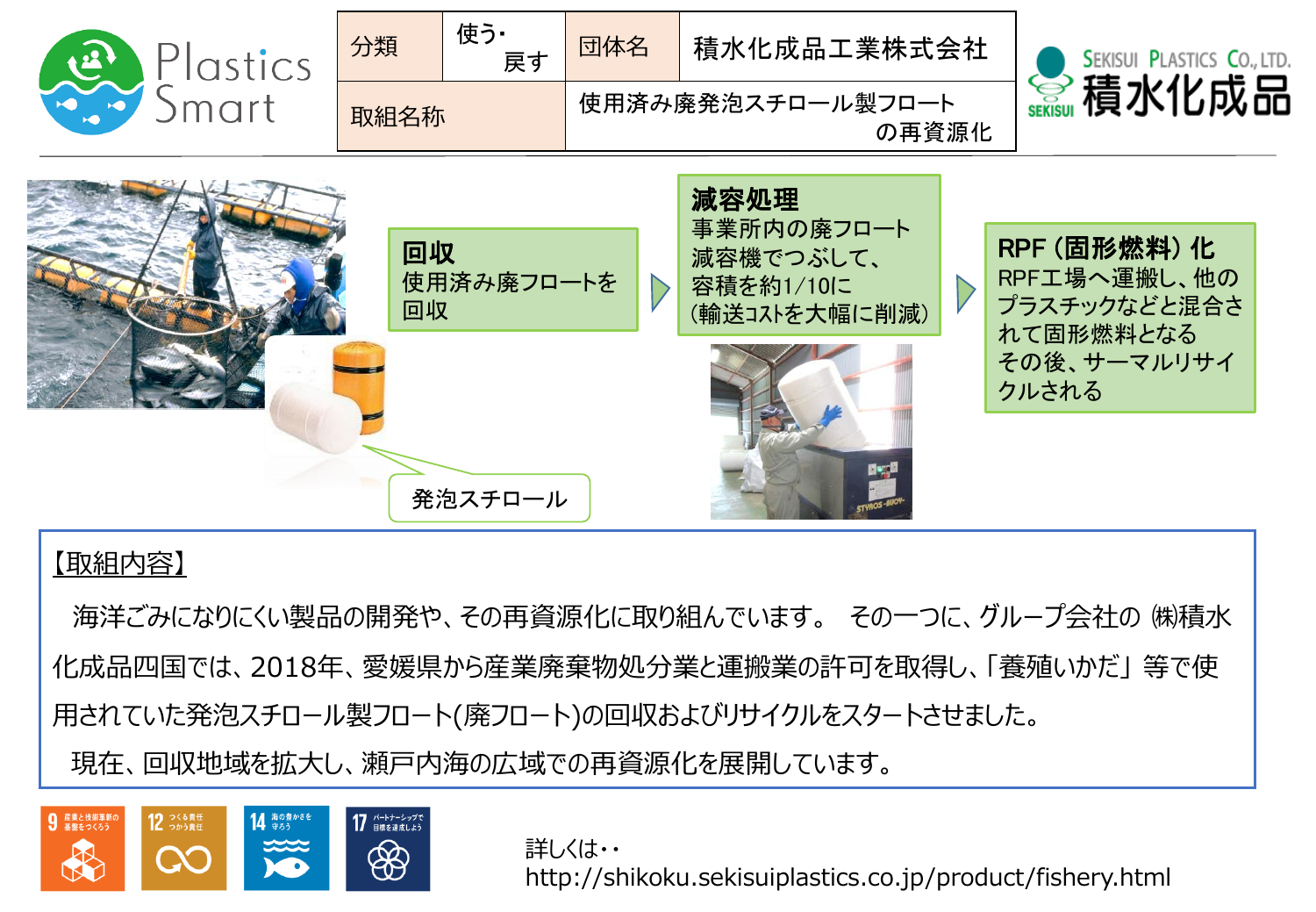

## 【Action】

We have been developing products that are less likely to cause marine debris and, proceed with their recycling. One of the efforts, Sekisui Plastics Shikoku Co., Ltd. that is our group company, have acquired the license for industrial waste disposal and transportation from Ehime Prefecture in 2018, and have launched to collect and recycle of waste foamed polystyrene floats that disused as aquaculture farming raft etc. We started collecting and recycling floats. We have been expanding the collection area and working on recycling them in a large area of the Seto Inland Sea.



・For further information